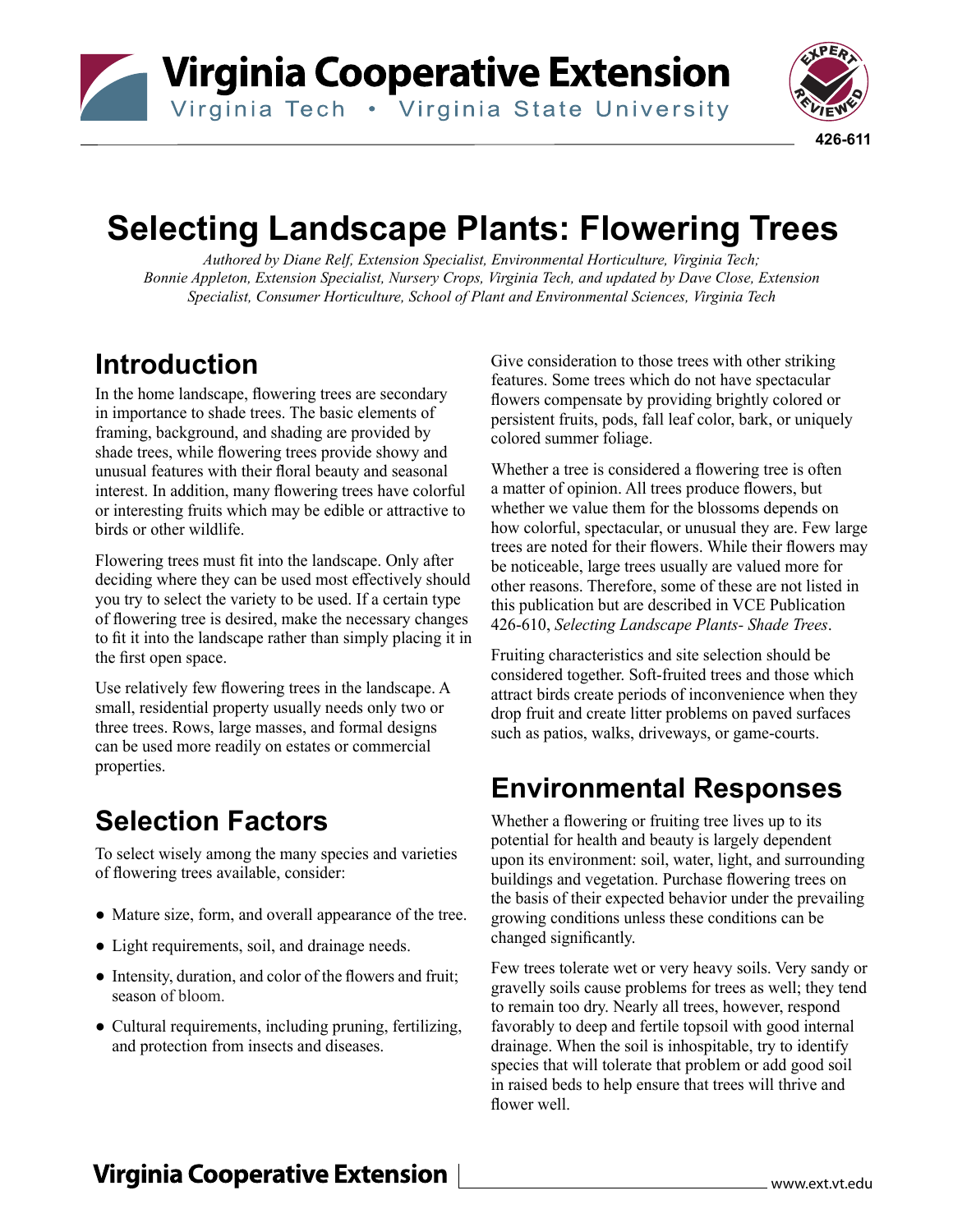Flowering and fruiting are greatly influenced by duration and intensity of sunlight. Most flowering trees are adapted to full sunlight and perform better away from buildings or trees which cast dense shade during most of the day. Those preferring shade flower best where there is partial shade all day, or at least in the afternoon.

The form of most trees is variable, depending on the location. Planted in groups or in small openings, they will assume a form more upright than average. Trees planted in open areas will develop a broader crown and will not reach the same height as specimens that are crowded.

# **Availability and Adaptability**

Our range of choices among flowering trees is largely determined by their general adaptability to the area. The climatic range over which a tree will thrive and flower well is usually reflected in the species or varieties offered in local retail nurseries and garden centers.

In the following list of recommended flowering trees, it is as impractical to list all the superior species and varieties as it is impossible for every garden center to stock all of them. Every retailer will have some desirable varieties not listed here. On theother hand, not all garden centers will have all those listed. When your retail outlet does not have the plant you want, they can usually obtain it for you if you are patient, or he may suggest a substitute.

Several trees which qualify as flowering trees are not available in the nursery trade or may have limited uses in the landscape. Many of those considered useful but perhaps worth seeking for special reasons are listed in VCE Publication 426-604, *Selecting Landscape Plants, Unusual Trees*.

A few of the outstanding native trees of Virginia are included in the list. These are not all readily available in the nursery trade at present. One reason for their appearance here is to encourage their preservation and incorporation into the landscape where they occur naturally. Another reason is to encourage use of some of our highly desirable, hardy, and well-adapted flowering trees in Virginia landscapes.

# **Flowering Tree Descriptions**

In the following descriptions, the term hardy refers only to the extent to which trees survive the lowest winter temperatures. Most of the trees listed are hardy statewide.

Heights of trees are given for mature specimens grown on superior soils and within a favorable climatic range.

## **Virginia Cooperative Extension**

Generally, it takes many years to achieve such growth. In less favorable soils and climates, the trees will grow more slowly and these heights may never be reached.

Where fruits are indicated, an arbitrary size range is assigned. Fruits ranging up to 3/8 inch in diameter are termed small. Between 3/8 inch and 3/4 inch they are called medium. Large fruits are larger than 3/4 inch.

### **Cornelian Cherry** *Cornus mas*

Rounded with dense, ascending branches, this shrublike but vigorous tree eventually reaches 20 feet in height. Clusters of small, yellow flowers appear before the lustrous foliage, which turns red in fall. The fruit is medium to large, maroon-red, cherry-like, edible, and attractive to birds. Use as a specimen or in groups or borders. It prefers excellent soil, is hardy, and relatively pest-free.

## **Crab apple** *Malus* **spp.**

Crab apples are among the most popular flowering trees. Not only are they splendid in bloom but also versatile in tree form and growth habit. Some are also prized for their attractive or persistent fruits which attract birds. There are more than 200 named varieties of crab apple.

The choice to use crab apples in the landscape should be accompanied by a willingness to attend to their maintenance if their full value as ornamentals is to be realized. Pruning is necessary to maintain the proper growth habit. Apple scab, cedar apple rust, and fireblight are all serious diseases of crab apples which require some control; try to use disease-resistant cultivars. Powdery mildew can be a fall disease problem, and cankers may develop where equipment makes wounds in the trunk. Chewing and scale insects, borers, and even mice (in weedy or brushy areas) will sometimes attack the tree. Diseases can be prevented and insects controlled by following the spray schedule described for apple trees in VCE Publication 456-018, *Pest Management Guide For Home Grounds and Animals*.

There are numerous varieties that have been selected as among the best, based on their disease resistance and ornamental characteristics. Contact your local VCE extension agent for recommendations of varieties. Crabapples may not perform as well in the Tidewater areas where summers are hot and dry.

## **Eastern Redbud** *Cercis canadensis*

This native tree grows from an irregular but attractive spreading crown. Small, purplish-pink flowers appear in clusters before the leaves show. The foliage is yellow in the fall, but drops quickly. Clusters of dark-brown

#### www.ext.vt.edu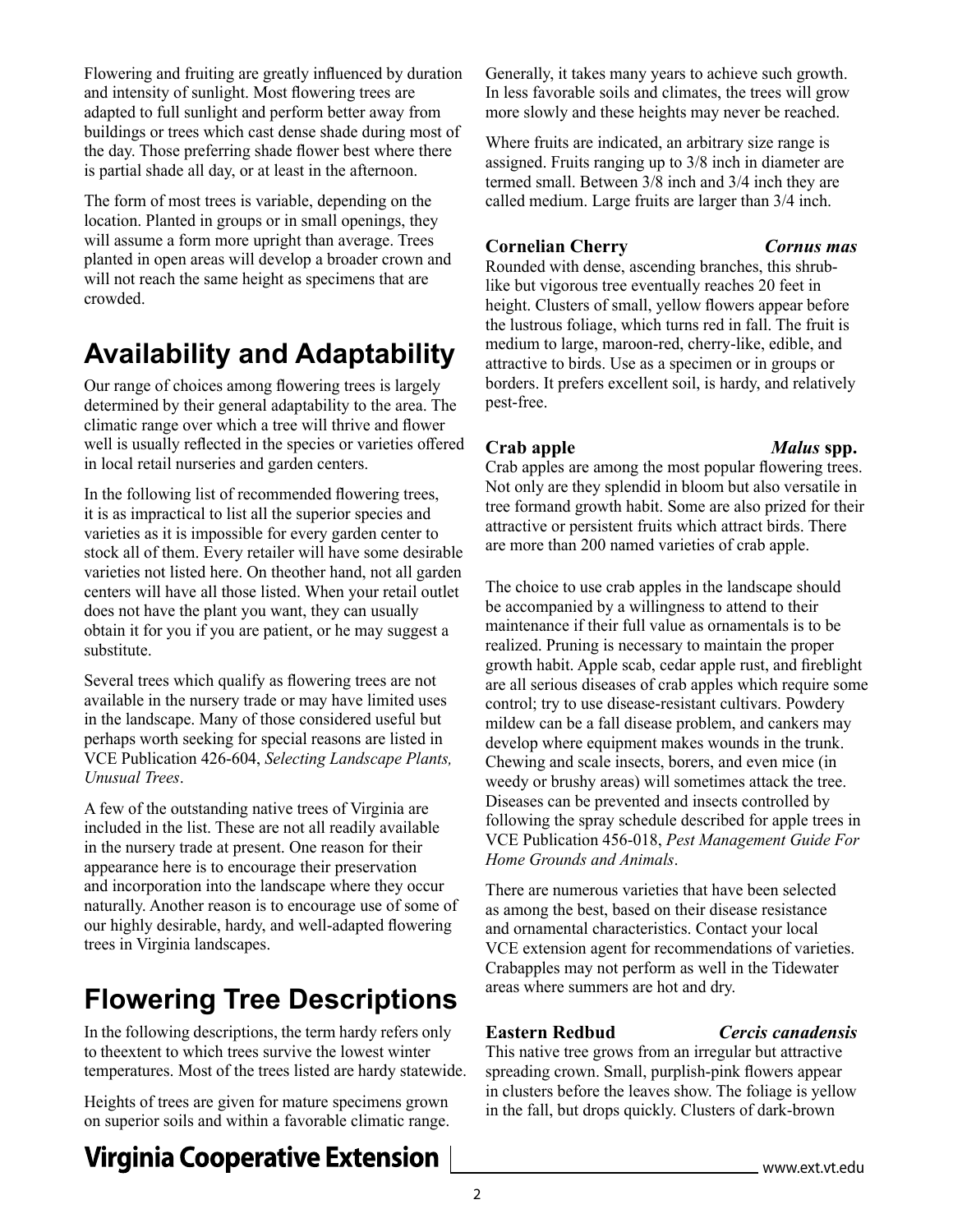pods persist through fall and winter. The tree is used as a specimen, planted in masses, or naturalized at the edge of woods. It is hardy and tolerant of a wide range of soils and light intensities. Also available are white and true-pink varieties; the latter color is easier to blend into the landscape than the purplish-pink color of the common species. Even more showy is the related Chinese species, *C. chinensis*, which is a smaller more shrubby form. *C. canadensis* 'Forest Pansy' has reddishpurple leaves. (20 to 30 ft. height; 25 to 35 ft. spread).

#### **European Mountain-Ash** *Sorbus aucuparia*

Upright when young and spreading at maturity, this vigorous, rapidly growing tree reaches 45 feet on the best sites. Flat clusters of fragrant, white flowers appear in late spring and clusters of small, orange-red berries that are attractive to birds appear in the fall. The loose, compound foliage turns reddish in fall. The tree is best used as a specimen. It is subject to sunscald, borers, and fireblight. Varieties available include cutleaf, weeping, upright, and yellow-fruited types. Mountain-ash, being best adapted to cooler climates, should perform well in northern and western Virginia. It is not recommended for wetor disturbed soils or for the Tidewater area.

#### **Flowering Cherry** *Prunus* **spp**.

Among the many flowering cherries, only a few are both spectacular and reliable enough for use throughout Virginia. They serve as specimens, accents, borders, or in groups. Most are slow growing. They respond well to good soil or soil improvement and tend to decline in vigor on poor or heavy soils. Cherries will not tolerate wet soils. The fruits of most flowering cherries are hardly considered ornamental but are very attractive to birds. Attention must be given to pruning, fertilization, and borer control.

Double-Flowered Mazzard Cherry —This dense, pyramidal tree grows to 40 feet and is hardy statewide. The double, white flowers last for 7-10 days, and the medium-sized, edible fruit is attractive to birds.

Higan Cherry —A dense, rounded tree, this variety reaches 30 feet in height. The light-pink flowers may be single or double and produce small, black, inconspicuous fruits. A pendulous, weeping variety is the most popular.

'Kwanzan' Cherry —The hardiest and most reliable form of Oriental Cherry, this variety has double, pink flowers and an upright growth habit that stays under 30 feet.

Sargent Cherry —The dense, upright growth habit of this tree reaches 50 feet. It is hardy statewide, with bronze-colored foliage in spring that turns green in summer and red in fall. The deep- pink, single flowers produce small, black, inconspicuous fruit. A narrow, columnar variety, 'Columnaris,' is also available.

Yoshino Cherry, *Prunus x yedoensis* — This tree has pink or white flowers and upright to spreading branches reaching from 25 to 50 ft. high. This flowering cherry is hardy throughout Virginia. Several cultivars, including a weeping form, are available.

#### **Flowering Dogwood** *Cornus florida*

Unquestionably the most popular of our native flowering trees, the dogwood is the official state tree of Virginia. Its growth habit is rounded to upright with open, horizontal branching. The growth rate is slow to moderate, eventually reaching 30 feet. The tree is covered with white bracts surrounding small yellow flowers before the leaves appear. Red, glossy, mediumsized fruits persist in the fall when the foliage turns a lustrous scarlet. It is used as a specimen, in masses, or naturalized under large trees. Dogwoods prefer deep soil that is moist but well-drained. Avoid hot, dry exposures and improve tight or shallow soils. More dogwoods die from being wrongly planted in full sun in dry, compacted soil than from any other cause, especially in the Tidewater area. Always apply a mulch, and water during periods of drought. Old or injured specimens are subject to borer damage. Some of the more interesting varieties:

'Cherokee Princess' — white flowers, crimson-purple fall foliage

'Appalachian Spring' — white flowers, good fall color

'Appalachian Snow' — white flowers, dark red fall foliage

'Appalachian Mist' — white flowers, red fall foliage

'Cherokee Brave' — red flowers, good fall leaf color

C. 'Rutgan' Stellar Pink® — vigorous, erect growth habit, low branching; rounded, overlapping, textured, pink bracts not as showy as dark red bracts of C. florida

New cultivars include some with even deeper reddishpink flowers, variegated leaves, or weeping growth habits.

## **Flowering Plums** *Prunus* **spp.**

The most popular plums are those which have reddishpurple foliage. Trees are rounded to upright, densely

## **Virginia Cooperative Extension**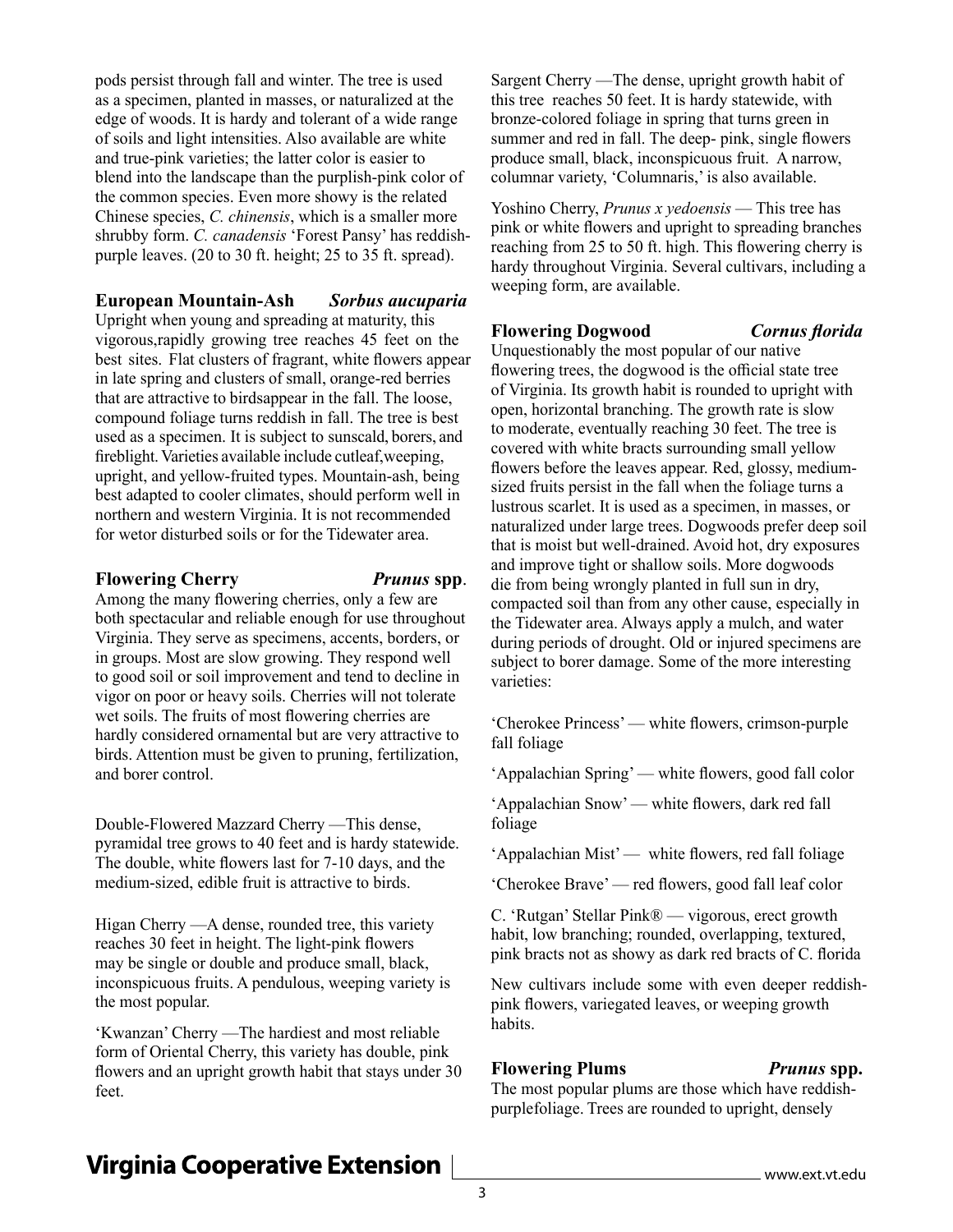branching, with double or single flowers. The varieties with brightly colored foliage include 'Newport' and 'Thundercloud.''Atropurpurea' and 'Nigra' (Black Myrobalan Plum) have darker foliage colors. Fruit, when present, is edible but not ornamental. The plums require regular maintenance—pruning, fertilization, and occasional spraying—to maintain vigor. Sun scald is often destructive to unshaded or unprotected trunks, and many insects can cause problems. (various sizes; depends on variety).

### **Fringetree** *Chionanthus virginicus*

A small, native tree with a spreading habit that is hardy throughout the state. Panicles of showy, fine-textured flowers appear in late spring. Fringetree tolerates most soils and prefers full sun. Fall color is usually yellow, but varies. This is a highly recommended small tree or shrub, although Chinese fringetree (*C. retusus*) is a more showy and adaptable species. (12 to 20 ft. height; equal spread).

#### **Goldenraintree** *Koelreuteria paniculata*

The large, conspicuous, yellow flower clusters of the goldenraintree are produced in late June when few other trees are in bloom. The flowers are followed by showy, bladder-like fruit that hangs like clusters of small Chinese lanterns until late in the fall. It will grow in a wide variety of soils and has no serious insect or disease pests. However, it is a relatively short- lived tree. (30 to 40 ft. height; spread may equal height).

## **Hawthorn** *Crataegus* **spp.**

There are many species and varieties of hawthorn. They are valued for their profuse flowers, fruits, and picturesque growth habit. They are dense and thorny plants with white flowers and red fruits, though exceptions to these characteristics exist. Many are native to North America. They grow well in all but the wettest and poorest soils and are used as specimens, naturalized at the edge of woods, or in large formal plantings. The fruit is highly attractive to birds. Hawthorn is subject to borers, cedar-hawthorn rust, fireblight, and leaf-eating insects. It is somewhat difficult to transplant. Annual maintenance is beneficial. A popular hawthorn without thorns is *C. crusgalli* var. *inermis*. (20 to 30 ft. height; similar spread).

## **Japanese Dogwood** *Cornus kousa*

This tree has a rounded shape with horizontal branching, reaching about 20 feet at maturity. The large, pointed, white to pinkish bracts are produced three weeks after the native dogwood blooms. The fruit is medium, reddish-pink, raspberry- like, and attractive to birds. The foliage turns scarlet in fall. The culture and uses are

the same as flowering dogwood, except that this variety seems to be better able to tolerate full sun.

**Saucer Magnolia** *Magnolia x soulangiana* 

The natural habit of this tree tends to be shrubby with multiple stems and a rounded to spreading shape, but it may be trained to a single trunk. It grows rather slowly to 25 feet but begins flowering at an early age. The cupshaped flowers are white, tinged with pink or purple, and appear before the leaves. There are many hybrids with other colors, including yellow and deep purple. Best used as a specimen or lawn tree, in small groups, or seen against a background of evergreens. The tree needs some care in northern and western Virginia, where late spring frost may injure flowers. Several later blooming cultivars are available that can help avoid this problem. To ensure survival, transplant in spring.

**Serviceberry** *Amelanchier arborea*

Upright in youth and oval to spreading with age, this native plant has a slow to moderate growth rate depending upon the site. Its mature height may exceed 40 feet in the best locations. Masses of small, white flowers in nodding clusters appear in early spring, followed by maroon-purple, edible berries which are quickly eaten by birds. The fall foliage is yellow, golden, or red. Used as a specimen or lawn tree, in border masses, or in naturalistic groups, it prefers well-drained sites. It is occasionally damaged by an assortment of leaf eating insects. Many new cultivars exist.

## **Sourwood** *Oxydendrum arboreum*

#### Excellent native specimen plant usually growing slowly into an oval or pyramidal medium-sized tree, although it can be quite tall in some instances. White, pendulous flowers cover the tree in summer. Fall color is a spectacular red, often with purple and yellow as well. This tree prefers acid, moist soils that are well-drained; may have difficulty in the Tidewater area. (25 to 30 ft. height; 20 ft. spread).

A dense, mounded, large shrub or small tree reaching 20 feet, star magnolia has large, white, star-like flowers in early April before the dark-green leaves appear. In fall, the leaves change to yellow, and bronze when in full sun. Best used as a specimen or in small groups, this variety also needs care in northern and western Virginia. Avoid southern exposures to prevent damage to early flowers by late spring frosts. For the best results, transplant in spring. This variety is generally pest free.

## **Virginia Cooperative Extension**

**Star Magnolia** *Magnolia stellata*